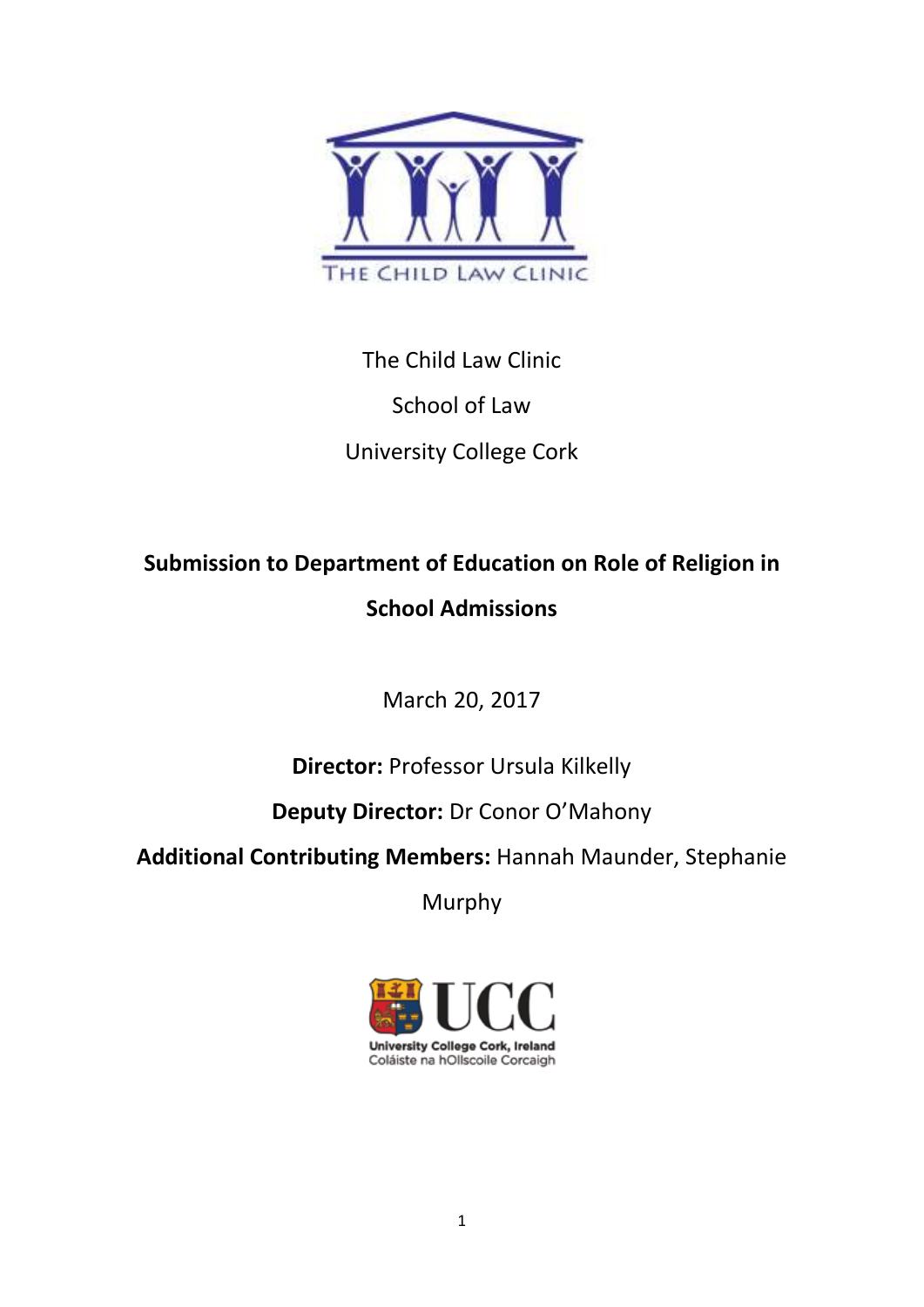#### **Executive Summary**

This submission begins by outlining the protection provided under international human rights law and Irish constitutional law for the right to education and the right to religious freedom. It proceeds to examine empirical evidence of how these rights are impacted upon by the current arrangements whereby schools are permitted to give preference to children of particular religions when allocating school places, including evidence of parents baptising their children solely for the purpose of accessing a place in a publicly funded school. Finally, the submission examines each of the options put forward by the Department of Education in its consultation document. The Child Law Clinic favours Option 4, sub-option 1 (outright prohibition on the use of religion as an admission criterion), as any of the other options would still burden of the right to education and right to religious freedom of children from minority religions and from none by making their access to free primary education potentially contingent upon their religious affiliation.

#### **1. International Human Rights Law**

#### **1.1 Convention on the Rights of the Child (CRC)**

The right of the child to education is protected by Articles 28 and 29 of the CRC, which have been reinforced by the Committee on the Rights of the Child's General Comment 1 on the Aims of Education.<sup>1</sup> Article 28 requires that State Parties recognise that children and young people have a right to education,<sup>2</sup> and requires the school environment to "reflect the freedom and the spirit of understanding, tolerance, peace, equality of sexes, and friendship among all peoples, ethnic, national and religious groups and persons of indigenous origin."<sup>3</sup>

The UN Committee on the Rights of the Child has commented that discrimination, whether it is overt or hidden, offends the human dignity of the child and is capable of undermining the capacity of the child to benefit from educational opportunities.<sup>4</sup> The non-discrimination provision applies equally to State institutions and individuals as well as private institutions, and this must be recognised in domestic law.<sup>5</sup>

Article 14 of the CRC provides that State Parties shall respect the right of the child to freedom of thought, conscience and religion. This provision is of great significance from an Irish perspective, as it clearly acknowledges the existence of an independent right of the child to religious freedom. A child's freedom to express their religion or beliefs may be subject to limitations as are prescribed by law and are necessary to protect public safety, order, health or morals, of the fundamental rights and freedom of others.

<u>.</u>

<sup>&</sup>lt;sup>1</sup> United Nations Committee on the Rights of the Child, *General Comment No 1 (2001) The Aims of Education Article 29 (1)* CRC/GC/2001/1, Available: http://www2.ochr.org/english/bodies/crc/docs/GC1\_3n.doc (Accessed: 10<sup>th</sup> March 2017).

<sup>&</sup>lt;sup>2</sup> UN-General Assembly (1989) Convention on the Rights of the Child, available at: http://www.ochrc.org/english/law/crc.htm (Accessed: 9<sup>th</sup> March 2017), Article 28 (1).

*<sup>3</sup>* United Nations Committee on the Rights of the Child*, General Comment No 1 (2001) The Aims of Education Article 29 (1) CRC/GC/2001/1,* Available https://www.unicef-irc.org/publications/pdf/crcgencommen.pdf (Accessed:  $10^{th}$  March 2017), para 19.

<sup>4</sup> *Ibid,* para 10.

<sup>5</sup> UNICEF, *Implementation Handbook for the Convention on the Rights of the Child* (Geneva: United Nations Publications, 2007) at p.21.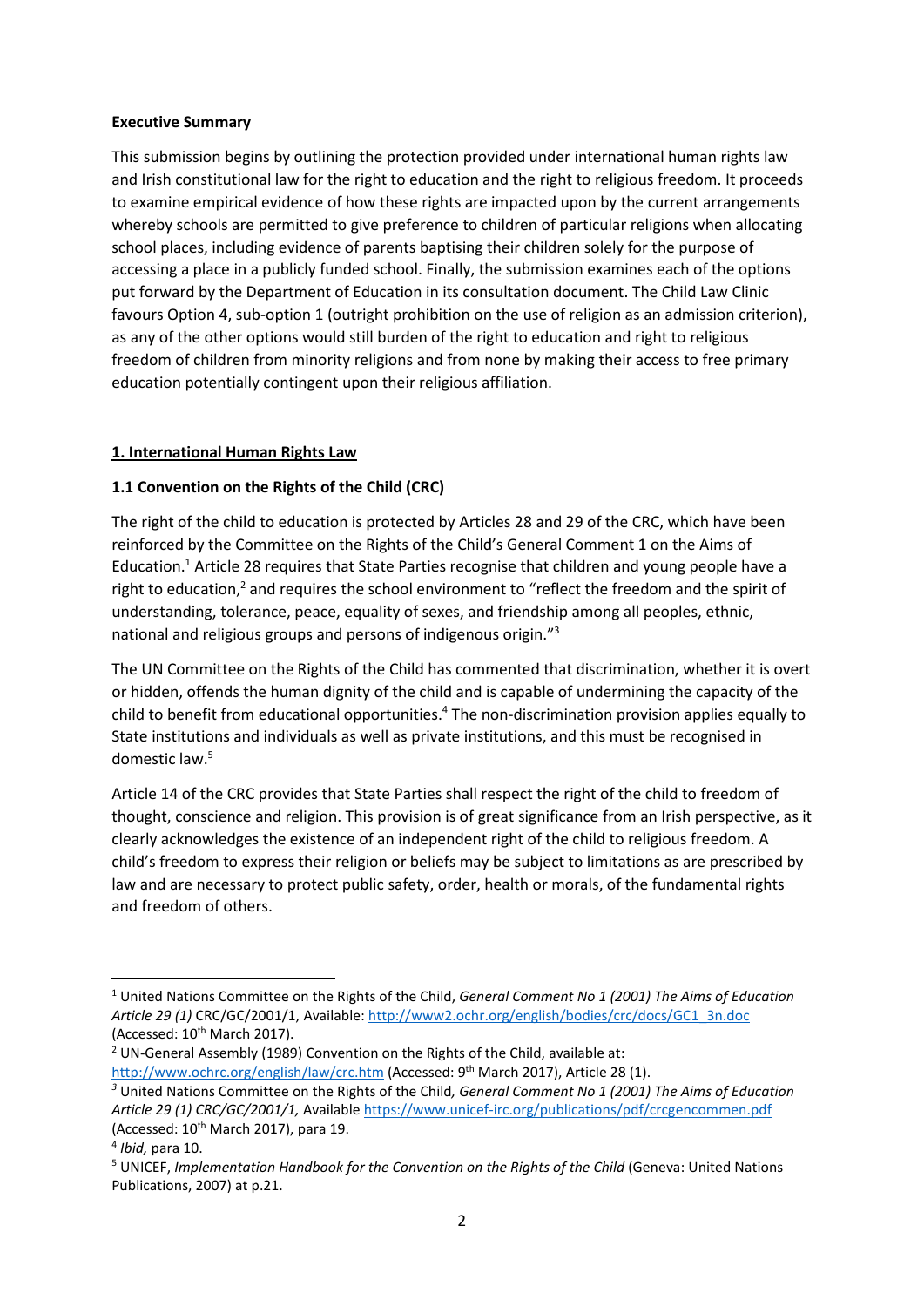Since 2005, specific comments on legislation relating to school admissions have been made on more than one occasion by the Committee on the Rights of the Child in its Concluding Observations on Ireland. In 2006, the Committee expressed concern which was previously raised by the UN Committee on the Elimination of Racial Discrimination<sup>6</sup> and other treaty bodies.<sup>7</sup> The Committee noted that non-denominational or multidenominational schools only represent a small portion of the total number of primary education facilities and have called upon the State to increase the number of non-denominational schools as well as prohibiting discrimination in relation to school admission.<sup>8</sup> These comments were reiterated in its most recent Concluding Observations in 2016, when the Committee recommended that Ireland "[e]xpeditiously undertake concrete measures to significantly increase the availability of non-denominational or multi-denominational schools and to amend the existing legislative framework to eliminate discrimination in school admissions, including the Equal Status Act."<sup>9</sup>

#### **1.2 International Covenant on Economic, Social and Cultural Rights (ICESCR) and the International Covenant on Civil and Political Rights (ICCPR)**

Article 13 of the ICESCR recognises the right to education. The UN Committee on Economic, Social and Cultural Rights has commented that while the implementation of the right to education will depend upon the conditions existing in a particular States, education in all its forms and at all levels should reveal the essential features of availability, adaptability, accessibility (without discrimination).<sup>10</sup> The Committee has highlighted the non-discrimination feature of the right to education enshrined in the Covenant is subject to neither availability of resources nor the progressive realization, it simply applies fully to all aspects of education and encompasses all internationally prohibited grounds of discrimination.<sup>11</sup> Also worth noting is *General Comment No. 18* on Article 2 and Article 26 of the ICCPR, which states: "Non-discrimination, together with equality before the law and equal protection of the law without any discrimination, constitute a basic and general principle relating to the protection of human rights…"<sup>12</sup>

<sup>6</sup> UN Committee on the Elimination of Racial Discrimination (CERD), *UN Committee on the Elimination of Racial Discrimination: Concluding Observations,* Ireland (2005) UN doc. CERD/C/IRL/CO/2 at para 18.

<sup>7</sup> UNCRC, *Concluding Observations on Ireland's Second Periodic Report, CRC*/C/IRL/CO/2, para 61, 2006. See also UN Human Rights Committee, *Concluding Observations on Ireland's Third Periodic Report,*

CCPR/C/IRL/CO/3, para 22, CERD, Concluding Observations: Ireland UN Doc.E/C/12/IRL/CO/3, 2015 para 31. Available: http://daccess-dds-ny-un.org/doc/UNDOC/GEN/G15/150/67/.pdf?OpenElement (Accessed: 10th March 2017).

<sup>8</sup> UN Committee on the Rights of the Child: *Concluding Observations,* Ireland (2006) UN doc. CRC/C/IRL/CO/2, http://tbinternet.ohchr.org/\_layouts/treatybodyexternal/Download.aspx?symbolno=CRC%2fC%2fIRL%2fCO%2 f2&Lang=en, para 61.

<sup>9</sup> UN Committee on the Rights of the Child: *Concluding Observations,* Ireland (2006) UN doc. CRC/C/IRL/CO/3- 4,

http://tbinternet.ohchr.org/\_layouts/treatybodyexternal/Download.aspx?symbolno=CRC%2fC%2fIRL%2fCO%2 f3-4&Lang=en, para 64.

<sup>10</sup> UN Committee on Economic, Social and Cultural Rights (CESCR), *General Comment No. 13: The Right to Education (Art. 13 of the Covenant)* (1999) UN doc. E/C.12/1999/10 at para 6.

<sup>11</sup> *Ibid,* para 31.

<sup>12</sup> Human Rights Committee, *General Comment 18, Non-discrimination (Thirty-seventy session, 1989*), Compilation of General Comments and General Recommendations Adopted by Human Rights Treaty Bodies, U.N. Doc. HRI/GEN/1/Rev.1 at 26 (1994).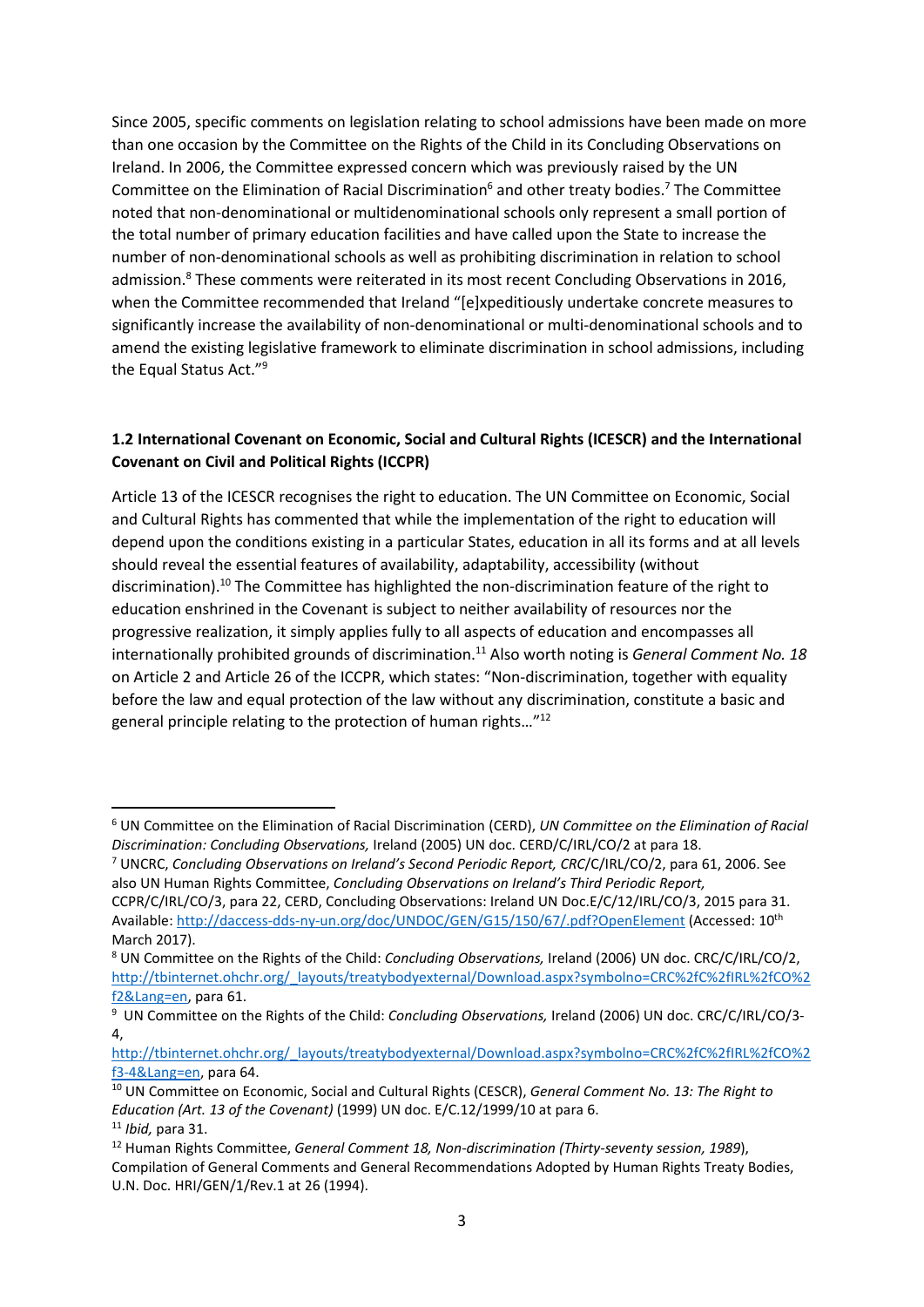#### **2. Overview of the Relevant Constitutional Standards**

Article 42.4 of the Irish Constitution places a duty on the State to 'provide for free primary education.' The courts have recognised a corresponding right of children to receive free primary education which the State has a duty to provide.<sup>13</sup> The Education Act 1998 builds on Article 42.4 of the Constitution by providing in section 7 that it is a function of the Minister for Education to ensure that there is made available to each person residing in Ireland a level and quality of education appropriate to meeting the needs and abilities of that person. Article 44.2.1 states that:

"Freedom of conscience and the profession and practice of religion are, subject to public order and morality, guaranteed to every citizen."

This Article is not restricted to adults since there is no age restriction and it clearly has to include children as they are citizen(s) of Ireland, and there a number of Court decisions that seem to reiterate this very point.<sup>14</sup>

Article 44.2.3 further provides that:

"The State shall not impose any disabilities or make any discrimination on the ground of religious profession, belief or status."

Article 44.2.3 of the Irish Constitution obliges the State not to discriminate on the grounds of religious profession, belief, or status.

#### **2. Evidence of Impact on the Rights of Children**

The main difficulty presented by the baptism barrier is that, due to the dominance of Catholic denominational schools at primary level in Ireland, it is more difficult for children who are not baptised than for children who are to secure access to a publicly-funded school. Thus, their exercise of their constitutional right to free primary education is potentially undermined by their religious affiliation or lack thereof. Under current law, the solution to this problem is to be baptised; but where the child or parents would otherwise prefer not to have the child baptised, this undermines the family's right to religious freedom. Thus, the baptism barrier forces families to choose between unfettered religious freedom and unfettered access to free primary education – a choice not forced upon Catholic families.

The issue of the 'baptism barrier' and the resulting pressure to baptise children purely to ensure access to free primary education is a growing problem which will continue to multiply if parents have no realistic alternative but to send their children to denominational schools that can deny admission based on the religious beliefs of the applicant. According to the 2011 census figures, there were 269,811 people who identified as no religion, which was an increase of 83,493 since the previous census.<sup>15</sup> Currently there are 3,266 national schools in the country, and 3,140 of these are run by one of the major churches.<sup>16</sup> However, figures show that despite the increase of citizens who identify as having no religion, the number of baptisms has remained the same. In 2014, 67,462

<sup>13</sup> Crowley v. Ireland [1980] IR 102, at 122 per O'Higgins CJ.

<sup>14</sup> See, e.g. State (M) v. Attorney General [1979] IR 73 and G v. An Bord Uchtala [1980] IR 32.

<sup>15</sup> www.cso.ie/px/pxeirestat.Statire/SelectVarVal/saveselections.asp (date accessed: 9th March 2017).

<sup>16</sup> www.thejournal.ie/divestment-solutions-2893668-Aug2006/ (date accessed: 7 March 2017).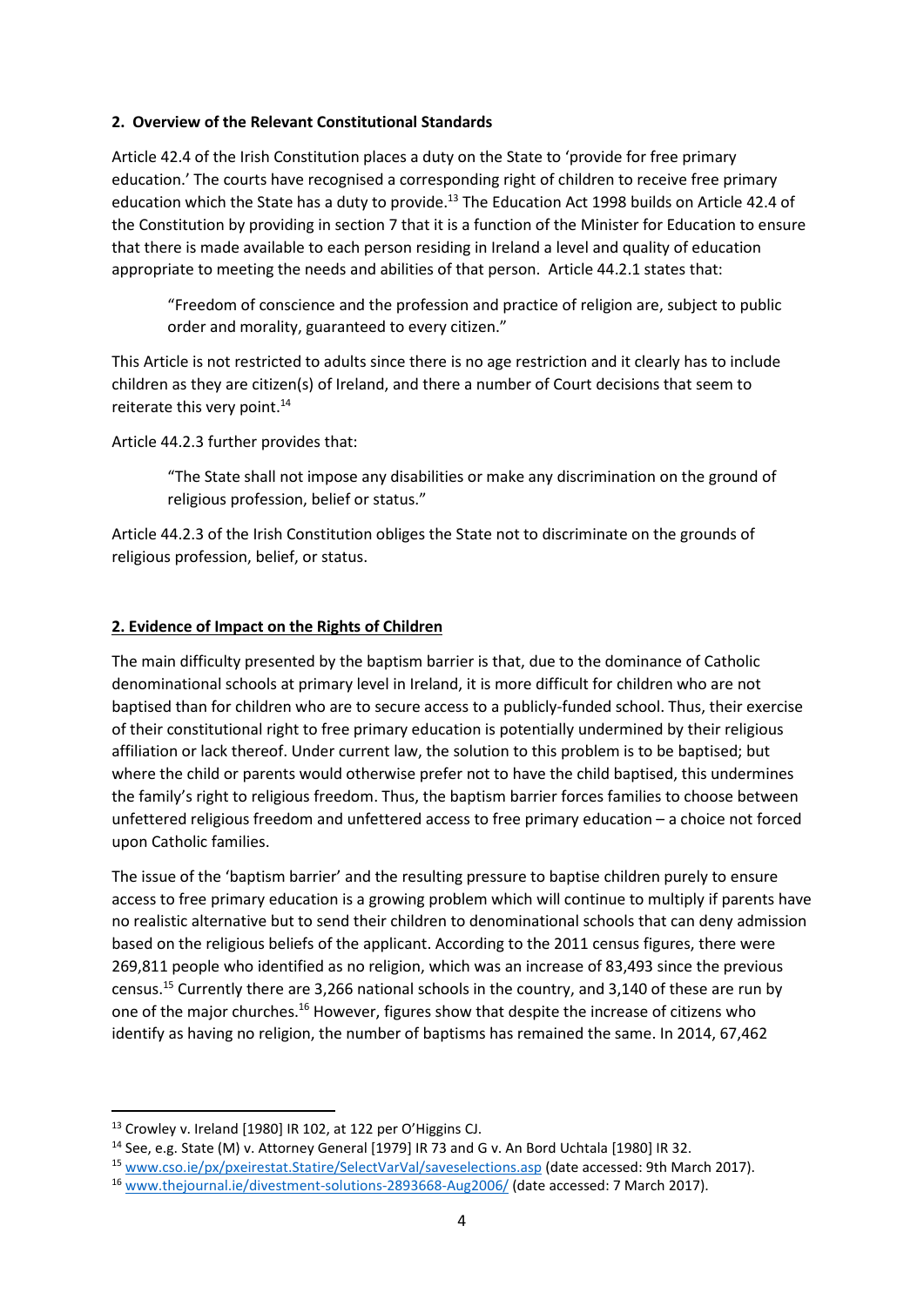babies were born, with 67,071 baptisms occurring that year.<sup>17</sup> The figures for infant baptisms include children up to seven years of age. This implies that although the number of parents who are no longer Catholic is increasing, they are baptising their children in an attempt to secure a place in primary school.

There are multiple strands of research that substantiate this point. A major study by Dr Alison Mawhinney published in 2009 found that multiple participants (particularly in urban areas) either baptised their children themselves, or knew people who had done so, in order to ensure access to schools – even though their preference would have been not to have done so:

People I know who wouldn't believe in Catholicism still get their children baptised Catholic because it's easier. My brother-in-law got his daughter baptised just in case …

A friend in Dublin – her child was refused as he's not Catholic, not baptised.

I knew if we didn't, it would be a problem getting them into that school.

It was in the back of my mind, will I restrict them, will I get them into school, into teacher training college. What will be excluded for them?

The only schools are Catholic ones … You would be stuck. It's a problem. You like it or lump it … What choice do you have? Parents know the schools aren't going to change so they tick the right boxes ...<sup>18</sup>

More recently, EQUATE, an organisation dedicated to equality in primary and secondary schools in Ireland, carried out research in 2017 on the views of parents of primary school children. This research showed that 23% of parents said that they baptised their child as it was needed for school admission.<sup>19</sup> This is also evidenced by the experience of parents who spoke to TheJournal.ie. One mother stated that "like most of my friends, I baptised my children so that they could go to the local school, which is just as well because the only non-denominational school in the area didn't have space for them."<sup>20</sup> However, another mother who refused to give in to the pressure stated that her atheist children are "effectively banned from many Catholic primary schools."<sup>21</sup>

Currently, 96% of Irish schools are run by a religious patron, with 89% of these being of Catholic denomination.<sup>22</sup> This means that 96% of Irish schools can refuse to give a child a place to maintain their ethos. The alternative is non-denominational schools, either Educate Together, or a Community National School. However at present Educate Together have 81 primary schools,<sup>23</sup> and there are 11 Community National Schools<sup>24</sup> national wide. This is such a small proportion of the country's schools that it gives some parents little choice but to turn to a denominational school.

<u>.</u>

<sup>17</sup> www.thejournal.ie/sham-baptism-divestment-reasons-ceremony-2873282-Aug2016/ (date accessed 7 March 2017).

<sup>&</sup>lt;sup>18</sup> Alison Mawhinney, Freedom of Religion and Schools: the Case of Ireland (Saarbrücken: VDM Verlag, 2009), pp.36-143.

<sup>&</sup>lt;sup>19</sup> Religion and School: Parents' Voices, EQUATE Research 2017 at page 11. Report available at https://www.equateireland.ie/educationandresearch (date accessed: 9th March 2017).

<sup>&</sup>lt;sup>20</sup> www.thejournal.ie/children-baptism-school-education-atheist-2751933-May2016/ (date accessed: 7 March 2017).

<sup>21</sup> *Ibid.* 

<sup>22</sup>http://www.oireachtas.ie/parliament/media/housesoftheoireachtas/libraryresearch/spotlights/SpotlightSch oolChoice290915\_101712.pdf at page 6 (date accessed: 15 March 2017).

<sup>&</sup>lt;sup>23</sup> www.educatetogether.ie/about/faq. (date accessed: 9 March 2017).

<sup>24</sup> www.cns.ie/index.php/design-and-features/who-we-are-item (date accessed: 9 March 2017).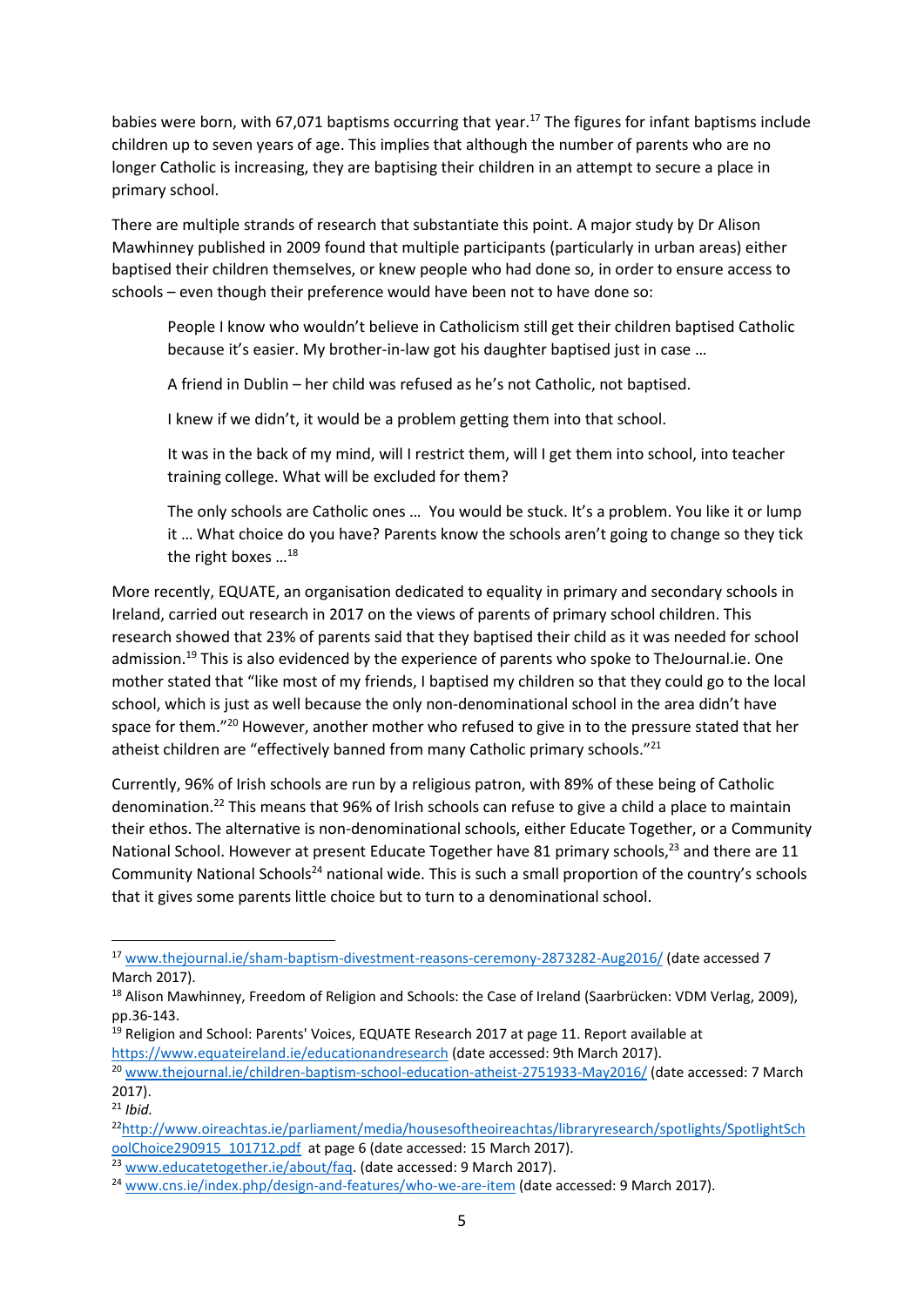Under the previous government, the Department of Education established a system to allow parents to choose what type of school was set up in their local area. This system resulted in 39 out of 42 of the schools established since 2011 being multi-denominational.<sup>25</sup> This was echoed by the research carried out by EQUATE which showed that 71% of parents would be interested in a multidenominational primary school in their area.<sup>26</sup> The research also showed that 71% of parents felt that it was time for church bodies to have less influence over local schools.<sup>27</sup> However, while the demand for alternatives to Catholic denominational schools is clearly significant and growing, it is not being matched by supply, and there are clearly nowhere near enough places available in multidenominational schools to satisfy this demand. Recent reports indicated that four multidenominational schools in Dublin received more than 1,200 applications for just 335 places.<sup>28</sup> The result is that over 800 children in this area alone are left to run the gauntlet of the baptism barrier in Catholic schools, with a choice between baptism or precarious access to free primary education.

In conclusion, it is clear from the evidence that a growing number of parents are baptising their children as they feel it is the only way to guarantee their child a place in the local school. This problem is only going to deteriorate with the growing number of people who identify as atheists and the failure of the state to provide a viable alternative to the denominational primary schools.

#### **3. Possible Approaches**

With regard to the possible approaches to amending section 7(3)(c) of the Equal Status Act 2000, outright prohibition is the only option available under which Ireland will stop discriminating against individuals based on religious beliefs and finally base school admissions on equality. The only possible approach to achieve this is by outright repeal of section 7(3)(c) of the Equal Status Act 2000 ('2000 Act')*. 29* 

#### 1 Catchment Area

Under a Catchment Area approach, schools would retain discretion to refuse admission to some pupils based solely on their religious affiliation or lack thereof. The scope of this discretion would be narrowed, but not eliminated: both children would live within the same catchment area, and religion would be the sole separating criterion. As such, the root of the problem that has generated this consultation process would remain, and the implication for the constitutional and human rights of the children affected would be the same as they are at present.

.<br>-

<sup>25</sup> www.thejournal.ie/children-baptism-school-education-atheist-2751933-May2016/ (date accessed: 7 March 2017).

<sup>26</sup> *Supra* note 4 at page 29.

<sup>27</sup> *Ibid* at page 35.

<sup>28</sup> Fiona Dillon, "Educate Together Schools massively over-subscribed", *Evening Herald*, February 18, 2015, http://www.independent.ie/irish-news/education/educate-together-schools-massively-oversubscribed-31001877.html.

<sup>&</sup>lt;sup>29</sup> Equal Status Act 2000, section 7 (3) (c) which stipulates that: "where the establishment is a school providing primary or post primary education to students and the objective of the school is to provide education in an environment which promotes certain religious values, it admits persons of a particular religious denomination in preference to others or it refuses to admit as a student a person who is not of that denomination and, in the case of refusal, it is proved that the refusal is essential to maintain the ethos of the school."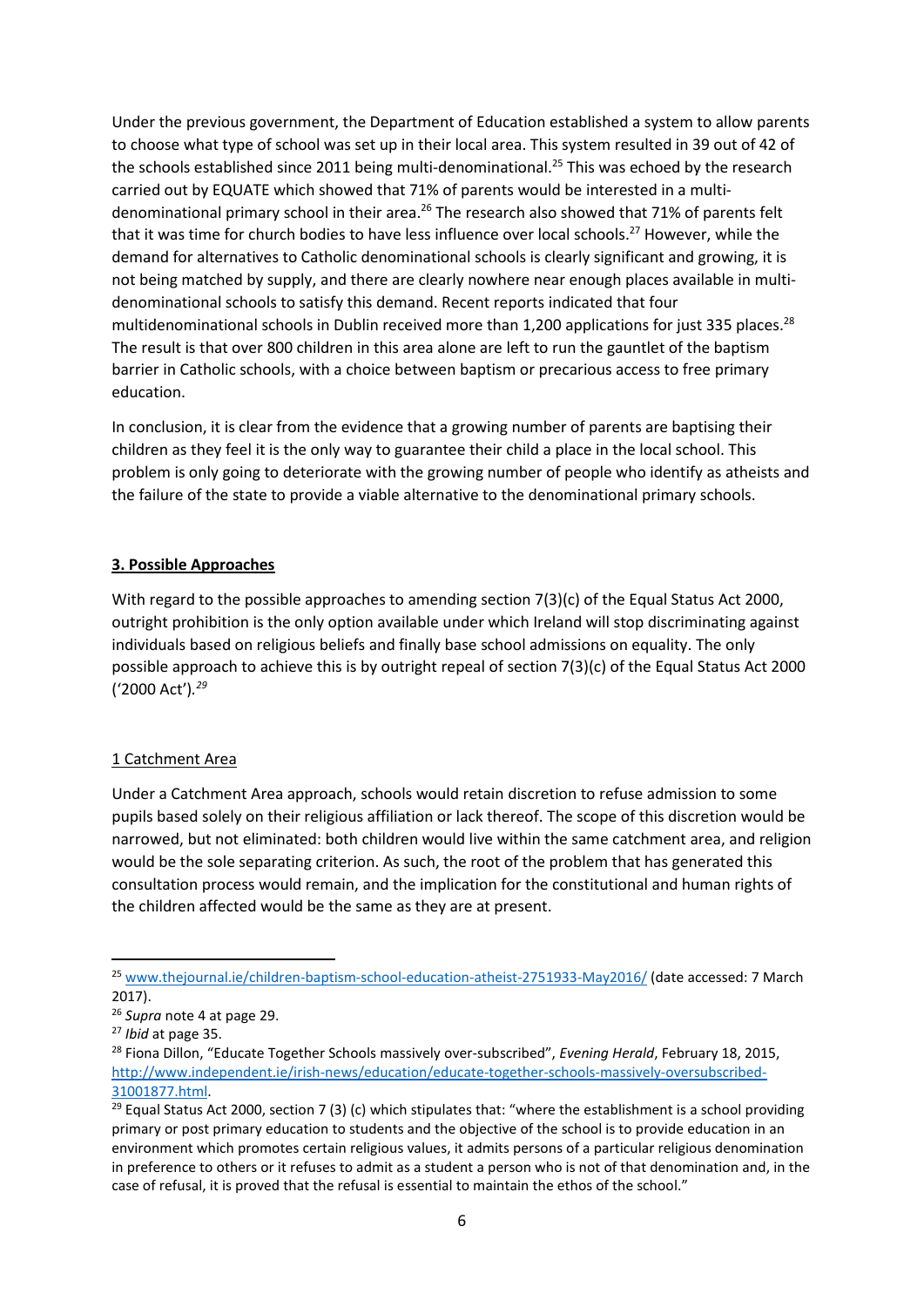A further difficulty with the catchment area approach would be the issue of how to legally define a catchment area. In the consultation paper it was stated that the catchment area would have to differ in size for each denomination in order to make this system work. For example, Catholic schools would have a catchment area of a parish, but in order to ensure that all of the children of each faith were allowed admittance into the Church of Ireland and other denominational schools the catchment areas would have to encompass much larger areas. This would cause confusion, and would be very difficult to draft legislation for, as the smaller each minority is, the larger the catchment area would need to be. There would also be the problem of multiple Catholic schools in the same parish. How would it be decided which school the children attended?

#### 2 Nearest School Rule

Under the Nearest School Rule, schools would again retain discretion to refuse admission to some pupils based solely on their religious affiliation or lack thereof. The circumstances would merely be slightly different, i.e. that the child who is admitted would have to prove that the school was the nearest denominational school to them that caters for their denomination. However, the child who is not admitted may live even closer to the school, and thus their non-admission would be based solely on their religion. Once more, the root of the problem that has generated this consultation process would remain, and the implication for the constitutional and human rights of the children affected would be the same as they are at present.

#### 3 Quota System

As with the Catchment Area and Nearest School Rule approaches, a quota system would merely narrow the discretion of schools to discriminate on grounds of religion in school admissions; it would not eliminate it. Once the quota rules had been satisfied, schools would remain free to discriminate in the same problematic way as heretofore. In heavily oversubscribed schools, a significant number of children may remain affected. However, the issue is not the number of children affected, but the impact on the children who are affected. The rights set out at the beginning of this submission are individual rights held by every individual child; accordingly, a system that exposes any children to a situation where they have to choose between their right to education or their right to religious freedom is unacceptable.

#### 4 Outright Prohibition

The only way to ensure that no child experiences religious discrimination in the course of accessing free primary education, or experiences a denial of education on the basis of their religion, is the outright prohibition of religious discrimination in school admissions via the repeal of section 7(3)(c). As previously stated, the preferable sub-option is option 1, which is an outright repeal of section 7 (3)(c).

Sub-option 2 The wording of this option is problematic. The right of children to opt-out of religious instruction while attending a publicly funded school is protected by Article 44.2.4° of the Irish Constitution and by the European Convention on Human Rights. There is scope for problems here whereby a request to opt out may be viewed by some schools as a refusal to support or respect the ethos of the school and admission may be refused on this basis.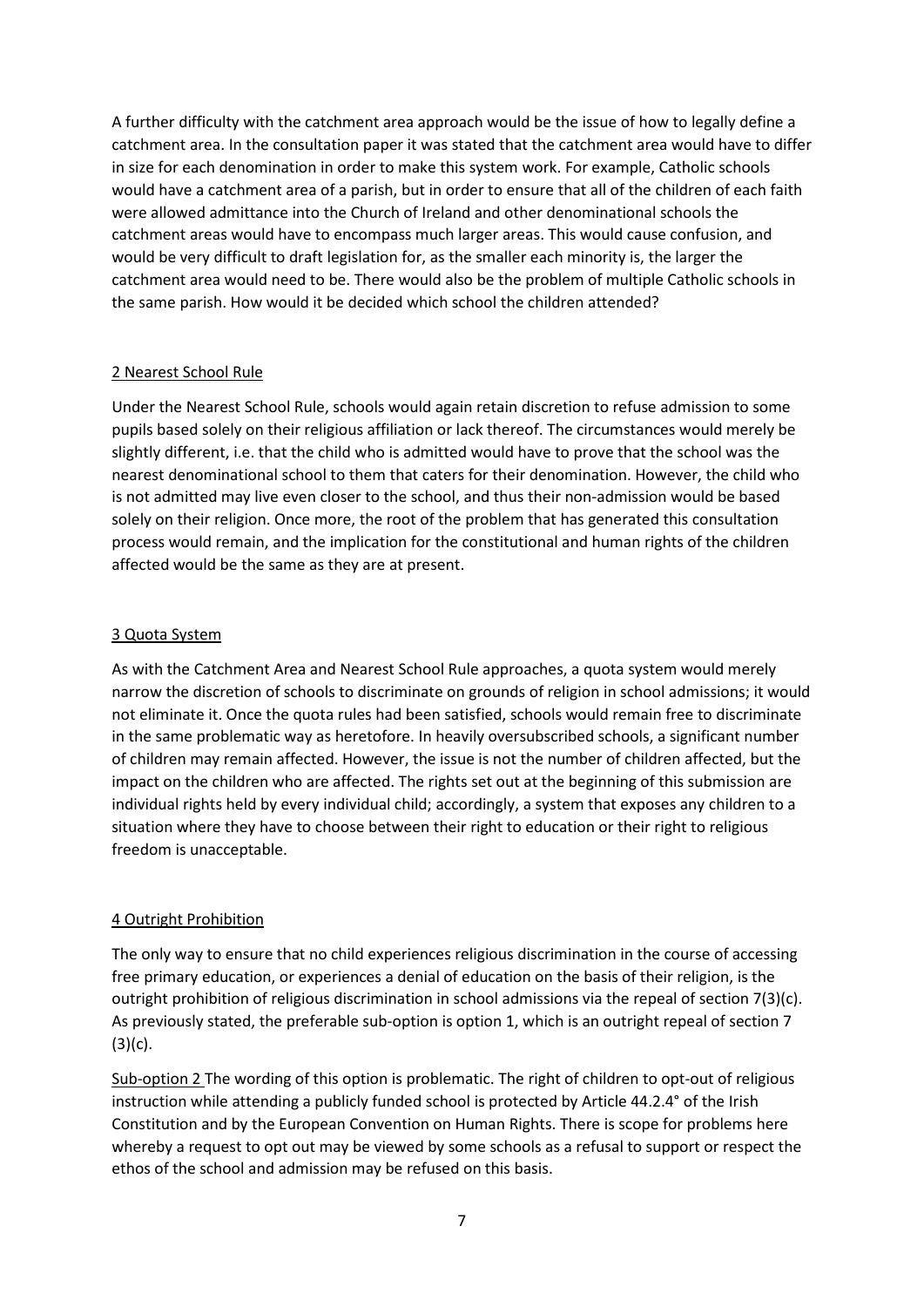Sub-Option 3 Allowing schools of a minority denomination to have a quota system is problematic for the same reasons a quota system for the rest of the schools.

#### **4. Issues on which views are sought**

#### A. Possible impacts on minority religions

The impact of this reform on minority religions would, on balance, be positive. Members of minority religions who do not currently manage their own denominational schools would no longer have their right to religious freedom and their right to free primary education burdened by the combination of the baptism barrier and the inadequate provision of multidenominational schools. The same benefit would be conferred on children and families who have no religious affiliation. In order to facilitate this, members of minority religions who do manage their own denominational schools would have to cede the privilege they currently enjoy in respect of preferential access to publicly funded schools that deliver education in the ethos of their own religion. However, it is important to stress that this is a privilege, and not a right. By contrast, the right to religious freedom and the right to free primary education of the first two groups are rights that are protected by the Irish Constitution and by international human rights law. The legally-protected rights of these groups should prevail over historical privileges afforded to other groups.

#### B. Possible Constitutional Issues<sup>30</sup>

Any reform of section 7(3)(c) of the Equal Status Act 2000 would be aimed at balancing the competing rights of members of different religious groups and of none. Legislation that seeks to balance competing rights enjoys a particularly strong presumption of constitutionality, $31$  and is exceptionally unlikely to be struck down by the courts, who consistently defer to the balance struck by the Oireachtas in this regard.

The starting point for all pieces of legislation is that all laws enjoy a presumption of constitutionality, and the onus for rebutting this presumption lies on the person challenging the legislation. This was established in the case of *Pigs Marketing Board* v *Donnelly (Dublin) Ltd.*<sup>32</sup>

In the case of *Touhy v Courtney,* Finlay CJ stated:

"The Court is satisfied that in a challenge to the constitutional validity of any statute on the enactment of which the Oireachtas has been engaged in a such a balancing function, the role of the courts is not to impose their view of the correct or desirable balance in substitution for the view of the legislature as displayed in their legislation but rather to determine from an objective stance whether the balance contained in the impugned legislation is so contrary to reason and fairness as to constitute an unjust attack on some individual's constitutional rights."<sup>33</sup>

 $30$  Research from O'Mahony, C, Daly, E, and Kenny, D "Opinion on the Constitutionality of Reforming s.7(3)(c) of the Equal Status Act 2000**",** available at https://www.equateireland.ie/single-post/2016/06/22/Opinion-onthe-Constitutionality-of-Reforming-s73c-of-the-Equal-Status-Act-2000 (accessed March 20th, 2017).

<sup>31</sup> See *Ryan v Attorney General* [1965] IR 294 at 312.

<sup>32</sup> [1939] IR 413 at 417, recently approved in *Curtin v Dáil Éireann* [2006] 2 IR 556 at 620.

<sup>33</sup> [1994] 3 IR 1 at 47.